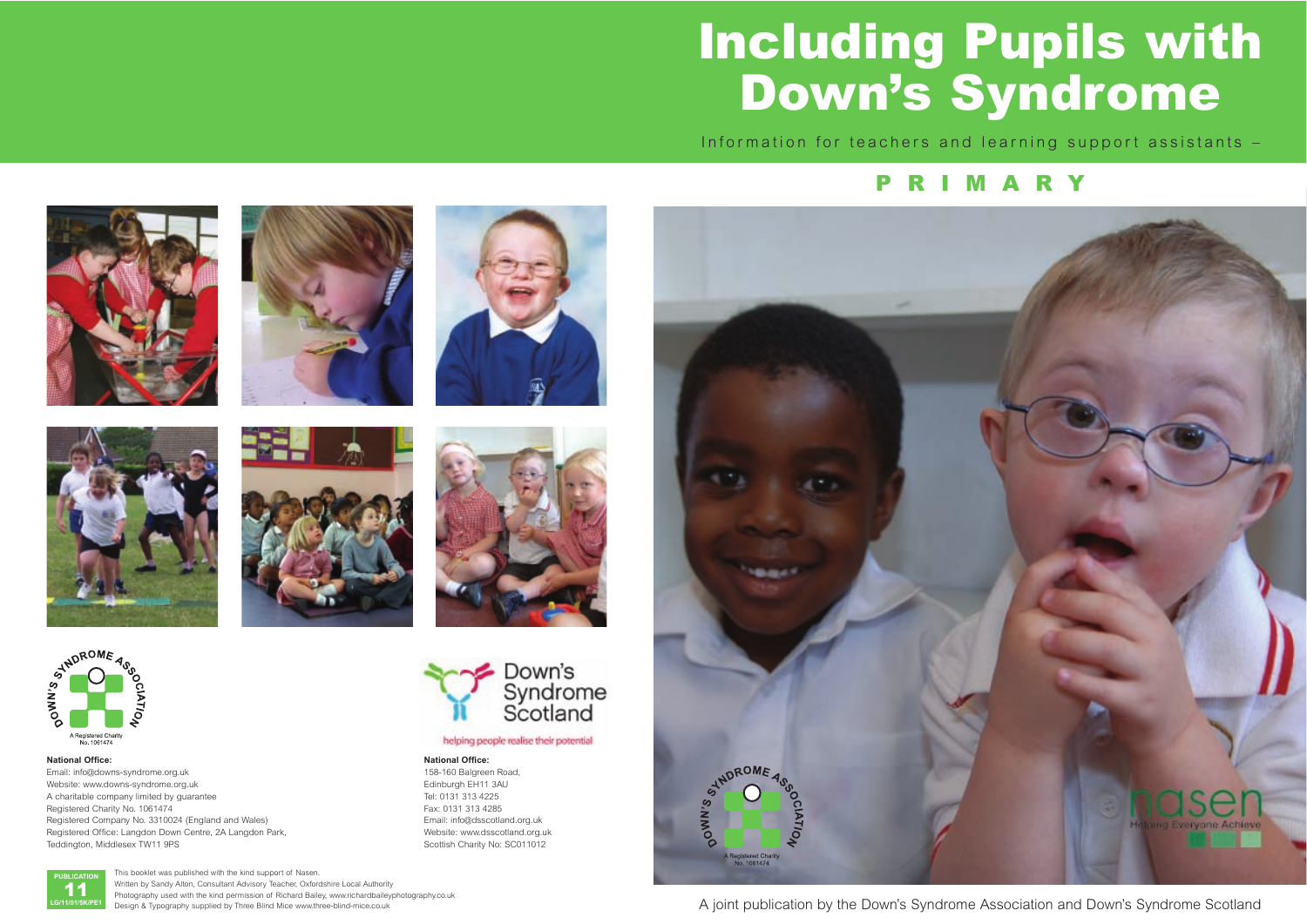

In addition, successful inclusion is a key step towards preparing children with disabilities to become full and contributing members of the community, and society as a whole benefits. Typically developing peers gain an understanding about disability, tolerance and how to support others with disabilities.

### A positive attitude

Successful inclusion does not happen automatically. Experience shows that one of the most important ingredients in successfully implementing inclusion for children with disabilities is the will to make it succeed. A positive attitude solves problems of itself. The attitude of the whole school is therefore a significant factor: schools need a clear and sensitive policy on inclusion with committed and supportive staff, especially the senior management team.

### Some facts about Down's syndrome

- Down's syndrome is the most common form of learning disability – about 1 in every 1,000 live births a year.
- It is caused by the presence of an extra chromosome. Instead of the usual 46 chromosomes, a person with Down's syndrome has 47.
- All children with Down's syndrome will have some degree of learning difficulty, although this will range from mild to severe.
- Although Down's syndrome is due to genetic factors, environmental factors play an important part in development as with any child.
- Children with Down's syndrome vary as widely in their development and progress as typically developing children.
- Generally speaking, children with Down's syndrome develop more slowly than their peers, arriving at each stage of development at a later age and staying there for longer. The developmental gap between children with Down's syndrome and their peers thus widens with age.

# A specific learning profile.

Children with Down's syndrome are not just generally delayed in their development and therefore merely in need of a diluted curriculum. They have a specific learning profile with characteristic strengths and weaknesses. Being aware of the factors that facilitate and inhibit learning allows teachers to plan and implement meaningful and relevant activities and differentiated programmes of work. The characteristic learning profile and learning styles of the child with Down's syndrome, together with individual needs and variations within that profile, must therefore be considered.

Although many children will not exhibit them all, the following factors are typical of Down's syndrome. Some have physical



implications; others have cognitive ones. Many have both.

#### **Factors that facilitate learning**

- Strong visual awareness and visual learning skills. • Ability to learn and use sign, gesture and visual support. • Ability to learn and use the written word.
- Tendency to model behaviour and attitudes from peers and adults.
- Ability to learn from practical material, hands-on activities and demonstration.;
- Keen to communicate and socialise with others.

#### **Factors that inhibit learning**

- Auditory and visual impairment.
- Delayed motor skills fine and gross.
- Speech and language impairment.
- Short term and working memory problems. • Shorter concentration span.
- Difficulties with consolidation and retention.
- Difficulties with generalisation, thinking and reasoning.
- Sequencing difficulties.
- Avoidance strategies.

A brief account of each of these inhibiting factors follows, with some strategies to address them. These make use of the pupils' likely strengths and weaknesses in order to develop new learning and allow curriculum access. Many of these strategies will be recognisable as basic good teaching practice and so will be equally suitable for other pupils in the school.

You will notice that many of the features that inhibit learning are likely to be mutually reinforcing, making the task of overcoming them harder. At the same time, many of the strategies appear in several sections, stressing the importance of taking an overview and preparation to prevent difficulties rather than ad hoc attempts to address a problem as it arises.

### Visual impairment

• Children have opportunities to this wifit typically developing<br>
Written by Sandy Alton, Consultant Advisory Teacher,<br>
Oxfordshire Local Authority in conjunction with the<br>
UK Education Consortium.<br>
UK Education Consortium Written by Sandy Alton, Consultant Advisory Teacher, Oxfordshire Local Authority in conjunction with the UK Education Consortium.

Pupils with Down's syndrome tend to be very good visual learners due to their good visual memory. However, many have some sort of visual impairment – with 60-70% being prescribed glasses before the age of seven. In addition to the problems of long or short sightedness and astigmatism, it is important to note that children with DS do not have as good general vision as typically developing children and see less detail, contrast and colour. This will affect their ability to access visual resources, including reading materials, in the same way as their peers. It is important therefore that staff are aware of appropriate compensating strategies in order for the children to be able to use their strong visual skills as much as possible.

In addition, approximately 75% of children have poor

**p r i a ry e d u c a t ion**

1

# **Aim of this booklet:**



**In the last 10-15 years, more and more children with Down's syndrome have attended their local mainstream school. This is a result of the introduction of legislation promoting inclusion and outlawing discrimination, backed by a considerable body of research into the capabilities of children with Down's syndrome. Many teachers may find the idea of including children with Down's syndrome into their classrooms daunting and they may be initially apprehensive. However, experience shows that most teachers have the skills to understand these children's particular individual needs and are able to teach them effectively and sensitively.**

**This booklet is to inform teachers and teaching assistants about the learning profile typical of children with Down's syndrome and about good practice in their education, thus paving the way to successful inclusion and preparation for life in the community both during and beyond school.**

### Inclusion – a brief introduction

In 1997, The Green Paper, **Excellence for All Children: Meeting Special Educational Needs** proposed that more pupils with SEN should attend mainstream schools.

The Special Educational Needs and Disability Bill followed this in 2001. This Act amended the SEN framework of the Education Act 1996 and extended the Disability Discrimination Act (DDA) 1995 to cover the provision of education and to make unlawful any unjustified discrimination by education providers against disabled pupils, students and adult learners.

The Disability Discrimination Act 2005 took things further, giving most public authorities a positive duty to promote equality of opportunity for people with disabilities. It came into force on 1 October 2006.

#### **Today**

• Children with disabilities will be educated in mainstream schools if their parents wish.

#### **Schools and local authorities must:**

- Promote equality of opportunity between disabled people and other people.
- Eliminate discrimination.
- Eliminate harassment related to disability.
- Promote positive attitudes towards disabled people.
- Encourage participation by disabled people in public life.
- Take steps to take account of disabled people's disabilities even where that involves treating disabled people more favourably than other people.
- Collaboratively draw up disability equality plans to show how, over time, they will increase access to education for disabled pupils.

### Benefits of including children with Down's syndrome

Attending mainstream schools provide many advantages for the child with Down's syndrome, bringing both academic and social benefits:

#### **Academic**

• Research shows that children with Down's syndrome do at least as well, if not better, academically in inclusive settings rather than in segregated settings.

#### **Social**

- Daily opportunities to mix with typically developing peers provide models for age-appropriate behaviour.
- with children from their own community.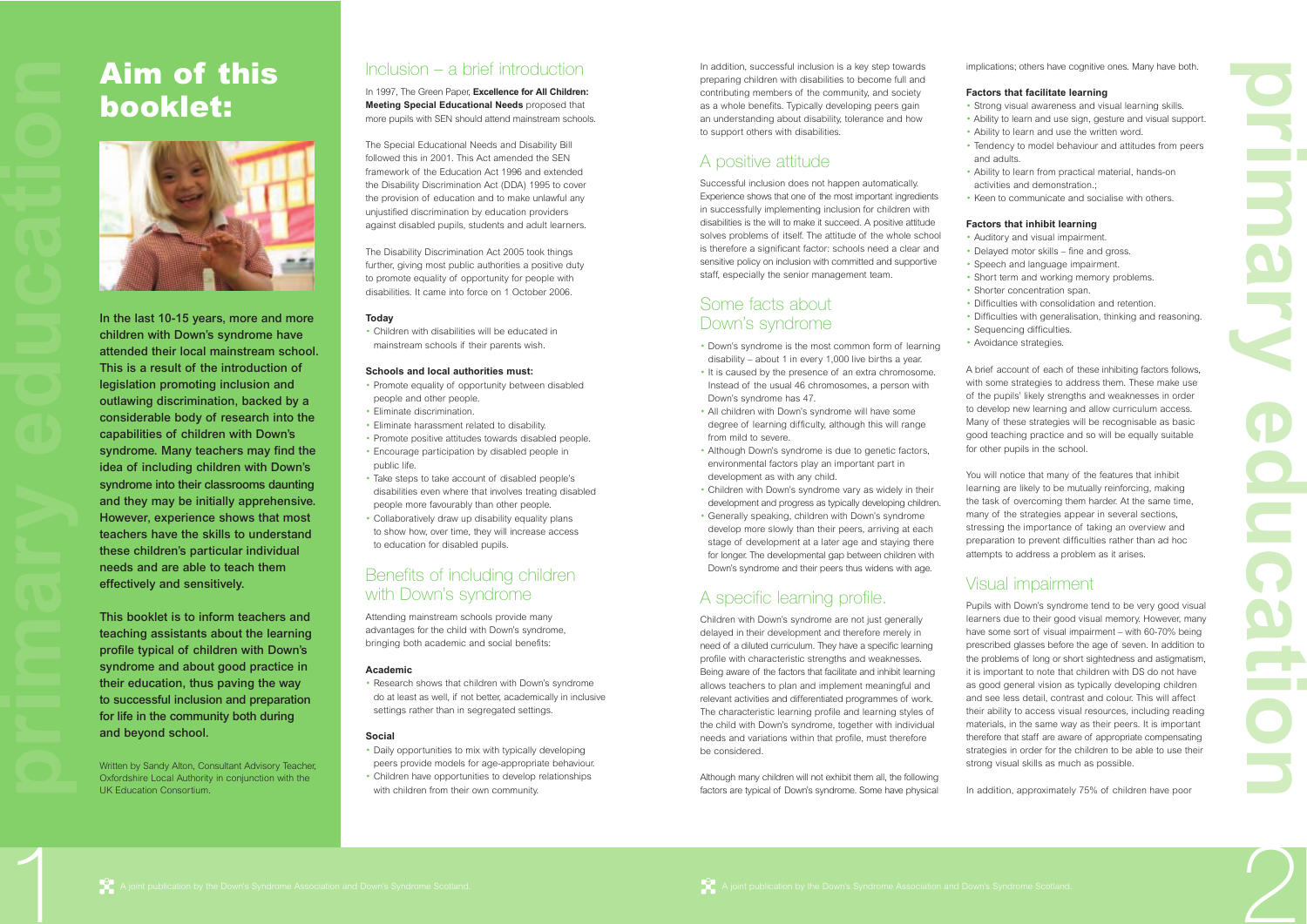- Encourage correct pencil grip and pincer grip: pegboards, short stubs of crayons which will not fit into the palm, triangular, chunky pencils.
- Highlight lines on page for writing and provide boxes for short sentences to encourage consistency of letter size.
- Ensure child is developmentally ready for writing (can they draw horizontal, vertical, diagonal lines and circles, all needed when forming letters independently?)

### Speech and language difficulties

Children with Down's syndrome typically have a speech and language impairment and the majority will need to be seen regularly by a Speech and Language Therapist who can suggest suitable activities and set a programme of work to be carried out within school by a Teaching Assistant (TA).

The language delay is caused by a combination of factors, some of which are physical and some due more to perceptual and cognitive problems. Any delay in learning to understand and use language is likely to lead to cognitive delay.

The level of knowledge and understanding and thus the ability to access the curriculum will inevitably be affected. However, receptive skills are greater than expressive skills. This means that children with Down's syndrome understand language better than they are able to speak it. As a result, their cognitive skills are often underestimated.

In addition, the combination of having a smaller mouth cavity and weaker mouth and tongue muscles makes it harder to physically form words; and the longer the sentence, the greater the articulation problems become. Many children have articulation difficulties and their speech can be hard for an unaccustomed listener to understand although your ear will tune in fairly quickly in many cases.

Such speech and language problems often mean that children actually receive fewer opportunities to engage in language and conversation. It is more difficult for them to ask for information or help. Adults tend to ask closed questions or finish a sentence off for the child without giving them much needed time or help to do it themselves. This results in the child getting:

- Less language experience to enable them to learn new words and sentence structures.
- Less practice to improve their clarity of speech.

#### **Common features of delay in language acquisition:**

- Smaller vocabulary leading to (and resulting from) less general knowledge.
- Difficulty learning the rules of grammar (leaving out

- connecting words, prepositions etc) resulting in a telegraphic style of speech.
- Ability to learn new vocabulary more easily than the rules of grammar.
- Greater problems in learning and managing social language.
- Greater problems in understanding specific language of the curriculum.
- Difficulty in understanding instructions.
- Articulation difficulties.

### **Strategies:**

- Give child time to process language and respond. • Listen carefully: your ear will adjust.
- Ensure face-to-face and direct eye contact.
- Use simple and familiar language and short concise sentences.
- Check understanding: ask child to repeat back instructions.
- Reinforce speech with facial expression, gesture and sign.
- Teach reading and use the printed word to reinforce language.
- Reinforce new language and spoken instructions with print, pictures, diagrams, symbols, and concrete materials. • Emphasize key words, reinforcing visually.
- Teach grammar through print: flash cards, games, pictures of prepositions, symbols, etc.
- Avoid closed questions and encourage the child to speak in more than one-word utterances.
- Encourage pupil to speak aloud in class by providing visual prompts. Allowing the pupil to read information may be easier for them than speaking spontaneously. • The use of a Home-School Diary can help pupils in telling their "news".
- Develop language through drama and role-play. • Encourage the child to lead.
- Set up regular and additional opportunities to speak to others, e.g. taking messages etc.
- Provide lots of short listening activities/games and visual and tactile materials to reinforce oral work and strengthen auditory skills.
- Practise speech sounds and reinforce all speech sound work visually: pictures, symbol & signs e.g. Jolly Phonics.

### Working memory and processing skills

In addition, research suggests that many children have difficulties processing the information they receive from their senses and then co-coordinating their movements. Their motor-neuro pathways seem to be relatively inefficient and take longer to become established. Studies also show slower reaction times with difficulties in adapting movements. As a result of the above, although the muscles themselves can perform the movements, they are often performed in a slower, more uncoordinated manner.

> Many children with Down's syndrome have poor working memories which affects their ability to hold, store, process, understand, manipulate and assimilate the spoken word. This greatly affects their ability to respond to the spoken word or learn from situations which rely on good listening skills. Areas of learning such as mental maths for example, where some information needs to be stored whilst further calculations are made and then added to the contents

**p r i a ry e d u c a t ion**

3

focusing on close targets – whether or not glasses have been prescribed for them. Research conducted by Maggie Woodhouse at Cardiff University, has shown however, that focusing improves greatly with bifocal spectacles. These need to be fitted particularly carefully for a child with Down's syndrome who needs the top of the bifocal to lie across the pupil of their eye. It is therefore important that those conducting eye tests have suitable specialist knowledge to ensure that the resulting prescription yields the maximum benefit.

#### **Strategies:**

- Place pupil near front of class.
- Offer access to larger type/print.
- Ensure all materials in school have high contrast and visibility i.e. you may find the child responds better to seeing print written in black felt tip as opposed to pencil or on yellow rather than white paper.
- Use simple and clear presentation with less detail rather than more.
- When asking the child to write, highlight lines on the page with a bold colour to improve the child's ability to focus on them.
- Ensure the child's glasses fit properly and are worn.
- Seek advice from the Visual Impairment Service within your Local Authority.

### Hearing impairment

Many children with Down's syndrome experience some hearing loss, especially in the early years. Up to 20% may have a sensori-neural loss, caused by developmental defects in the ear and auditory nerves. Many have smaller sinuses and ear canals which result in frequent upper respiratory tract infections: this leads to over 50% suffering from periodic conductive hearing loss due to glue ear. Since hearing problems will affect speech and language development, it is particularly important to check children's hearing carefully and regularly. Also clarity in hearing can fluctuate daily and it is important to check that inconsistencies in response are due to hearing loss rather than lack of understanding or poor attitude.

In addition, some children with Down's syndrome have poorer auditory discrimination, meaning that they have greater difficulties recognising and discriminating between different speech sounds. This may have particular importance when teaching speech sound work and phonics for reading and spelling.

#### **Strategies:**

- Place pupil near front of class.
- Speak directly to the pupil.
- Reinforce speech with facial expression, sign or gesture. • Reinforce speech with visual backup: print, pictures, concrete materials.
- Write new vocabulary on the board.
- When other pupils answer, repeat these answers aloud.
- Rephrase or repeat words and phrases that may have been misheard.

### Fine and gross motor skills

Children with Down's syndrome usually develop fine and gross motor skills in the same pattern as typically developing children but with some delay, reaching milestones later, which can restrict early years' experiences and delay cognitive development. However, there is a wide range of variation with difficulties decreasing over time.

Many children with Down's syndrome have low muscle tone (hypotonia) and loose ligaments enabling a wide range of movement and flexibility. The thumb joint can be particularly lax. This combined with low tone in the fingers and wrist as well as shorter, stubbier fingers can particularly hinder the acquisition of writing skills.

#### **Strategies:**

- Ensure child is seated correctly with feet on floor (provide footrest if necessary) and elbows resting comfortably on desk.
- Use a sloping board on which to write or place book to enable child to sit up straighter as well as achieve better pressure when writing.
- Provide additional practice, guidance and encouragement through demonstration and visual and verbal prompts: all motor skills improve with practice.
- Use a wide range of multi-sensory activities and materials.
- Encourage hand exercises to increase awareness open/close/rub hands, tap thumbs to fingers etc.
- Provide wrist and finger strengthening exercises: threading, tracing, drawing, sorting, cutting, building, tearing paper, squeezing stress balls, hammering pegs, using clothes pegs/bull dog clips.
- Provide hand-to-eye coordination exercises: finger rhymes, touch screen, finger paint, dot-to-dot, mazes, building & stacking.
- Provide cutting exercises: excellent for all round strengthening and co-ordination. Provide spring loaded Speak directly to the pupil.<br>
Reinforce speech with facial expression, sign or gesture.<br>
Reinforce speech with visual backup: print, pictures,<br>
oncrete materials.<br>
Cut than paper.<br>
Cut than paper. cut than paper.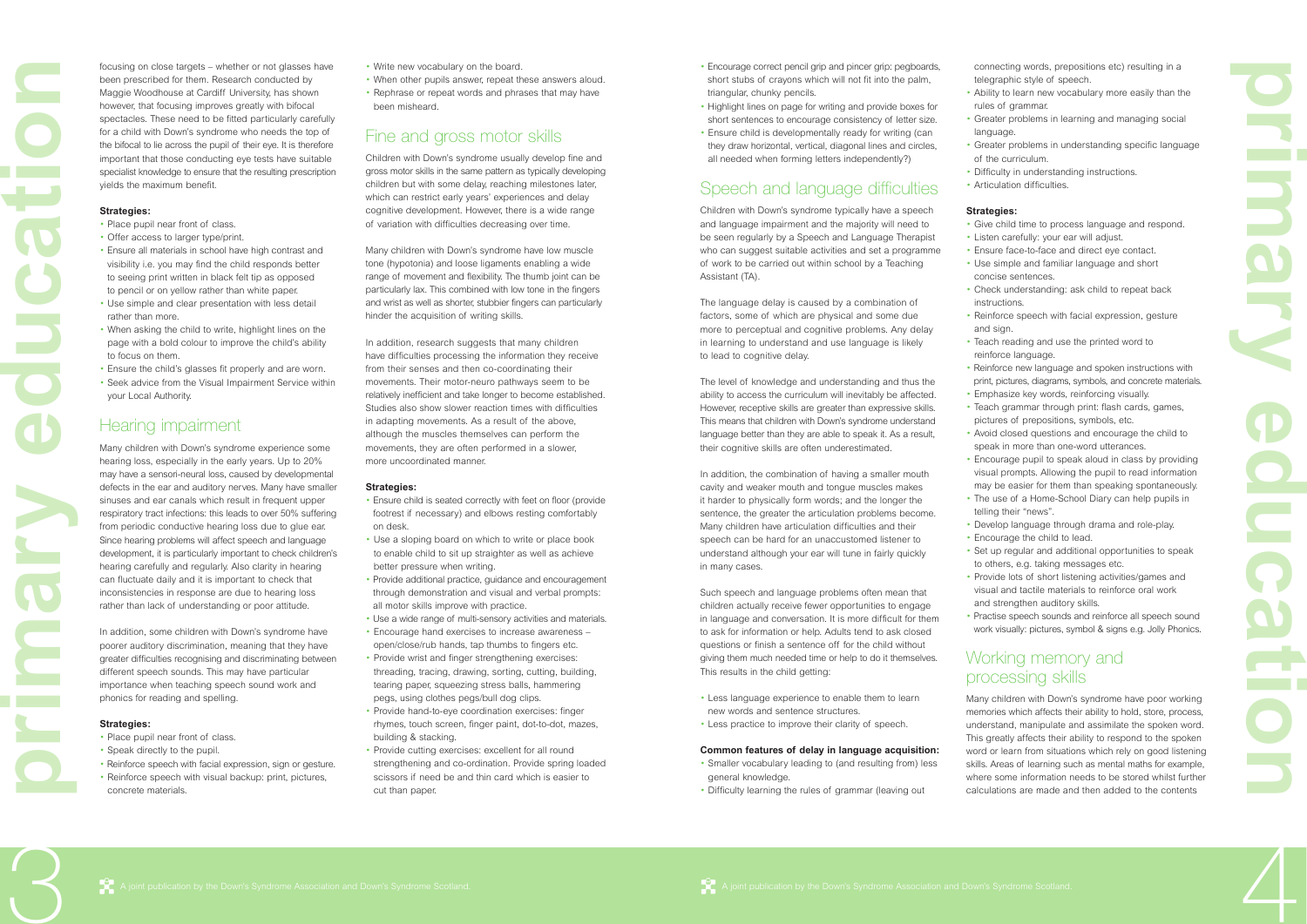

repetition and reinforcement.

- Present new skills and concepts in a variety of ways, using concrete, practical and visual materials wherever possible.
- Move forward but continually check back to ensure that previously learned skills have not been overwhelmed by the new input.

### Reading

#### **Introduction**

For many children with Down's syndrome, reading is a strength. As strong visual and poor auditory learners, learning to read makes language visual and helps to overcome the difficulties that many children have with learning through listening. Reading provides an area of the curriculum where many children with Down's syndrome can exceed expectations. It is also a skill that many continue to develop to a useful and practical level, enabling them to become more independent and more able to integrate into the community as they grow up. Reading for children with Down's syndrome has other benefits too. It can:

- Develop awareness of grammar and sentence structure.
- Improve articulation by providing more language practice.
- Increase vocabulary.
- Develop and reinforce general knowledge and understanding.
- Help access the curriculum in school.
- Increase working memory.
- Increase self-esteem.

### Learning to read

In the early stages of reading most typically developing children initially learn to read through a logographic approach; learning whole words by sight or their visual pattern. They then progress to an alphabetic or phonic approach – where they begin to use letter/sound correspondences to decode or break words into separate sounds in order to read and spell them.

As good visual learners, children with Down's syndrome make considerable progress in the logographic stage, but often stay at this stage for longer than their peers and have far greater difficulty moving to the alphabetic stage. Apart from problems with hearing, auditory discrimination, memory and problem solving skills, research shows that children with Down's syndrome have greater problems acquiring phonological awareness. However, many do acquire a level of phonic skills, although this is variable, and it is important that phonics is encouraged. Unless they acquire some phonic skills, their reading progress will eventually slow down or even stop.

- Match letters to speech sounds and speech sound cards they are currently working on within their therapy programme. • Provide an array of objects that can be sorted into initial letter groups, e.g child places a model pig and pencil into a pot labelled P.
- 
- Sort words from their sight vocabulary into groups beginning with the same initial letter; use a posting box to make it fun. • Use visual phonic materials such as Jolly Phonics,
- cued articulation, picture sound cards, and signing, and plastic letters.

Professor Buckley's research, (2001), shows that children with Down's syndrome begin to show more phonological

awareness when they reach word reading skills of a 7-8 year-old. Furthermore, experience suggests that for many children it is often during school years 3 to 4 that applying phonic knowledge to their reading seems to take off.

### Phonics

The teaching of phonics is now a central part of the Government's approach to the teaching of reading. Thus, while children with Down's syndrome will not necessarily learn to read in the early years through a phonic approach, they should still access the whole group phonic and letter sound sessions alongside their peers. This will not only introduce them to early phonics which will be of use to them at a later stage in their reading. but it will also provide valuable practice in developing their awareness and articulation of speech sounds. It will also mean that they are included into a regular whole class activity. More focused phonic work should be gradually introduced, once the child has a sight vocabulary of approximately 50 words.

Work should make use of kinaesthetic and multi-sensory approaches. It should also draw on the child's strong visual skills to link sounds and letters, by reinforcement with pictures, actions, music and concrete materials.

There are also many good phonic based programmes for children with special needs which include a range of activities including reading, spelling, comprehension, quizzes etc.

### **Strategies:**

# How to teach reading

### **Matching pictures**

In the early years, structured teaching should begin when the child can understand 50 or more spoken words and involves matching, selecting and naming pictures.

**Matching words** Once they can match pictures, proceed to matching words together. These first words must be familiar and within the

**p r i a ry e d u c a t ion**

5

of the working memory are therefore particularly difficult. Another example of particular difficulty due to poor working memory would be the ablity to follow directions.

This poses real problems for children in school situations such as carpet time, listening to a story, assembly, whole class discussions, following, remembering and responding to instructions, mental maths, learning unfamiliar and new vocabulary, coping with long sentences.

#### **Strategies:**

- The main method of reinforcing verbal information is visual: provide pictures, sign and gesture, key words, icons, artifacts and symbols.
- Use white boards to translate verbal information at carpet times.
- Work on developing memory skills though memory games such as Kim's game, Pairs/Pelmanism, Simon Says, hide the toys under a towel and ask the child to tell you what is there.
- Provide subject or topic based key word lists with pictures to reinforce meaning so the child can refer back to new vocabulary.
- Teach rehearsal techniques through flip cards using pictorial information.
- Limit the amount of verbal instructions and length of sentence at any one time.
- Allow time for the child to process and respond.
- Make use of songs and music to aid memory especially when learning lists such as the alphabet.
- Repeat individually to pupil any information/instructions given to class as a whole and write down or provide a symbolic card.
- Always plan for visual translation and/or alternative activity.

Remember: children with Down's syndrome are strong visual but poor auditory learners. Wherever possible, they need visual support and concrete and practical materials to reinforce auditory input.

### Shorter concentration span

Many children with Down's syndrome have a short concentration span and are easily distracted. In addition, the intensity of supported learning, especially in a one-to-one situation, is much higher and should be taken into account.

#### **Strategies:**

- Build a range of short, focused and clearly defined tasks into the lesson.
- Provide short breaks from learning.
- Provide physical breaks at times; these can be enough to enable a child to re-focus again.
- Vary level of demand from task to task.
- Vary type of support.
- At carpet times, place the child at the front to help keep focused.
- Provide a carpet square to encourage the child to sit in one place.
- Create an activity box. This is useful for times when the child has finished an activity before their peers, needs a change of activity or time out. Put in a range of activities that the child enjoys doing, including books, cards, fine motor skill games etc. This encourages choice within a structured situation. Allowing another child to join in is a good way of encouraging friendships and co-operation.

### Generalisation, thinking and reasoning

Where any child has speech and language impairment, thinking and reasoning skills are inevitably affected. Children will find it more difficult to transfer skills from one situation to another. Abstract concepts/subjects can be particularly difficult to understand and problem solving may be affected.

#### **Strategies:**

- Do not assume that the pupil will transfer knowledge automatically.
- Teach new skills using a variety of methods and materials and in a wide range of contexts.
- Reinforce learning of abstract concepts with visual and concrete materials.
- Offer additional explanations and demonstrations. • Encourage problem solving.

### Consolidation and retention

Pupils with Down's syndrome generally take longer to learn and to consolidate new skills and the ability to learn and retain can fluctuate from day to day.



• Provide extra time and opportunities for additional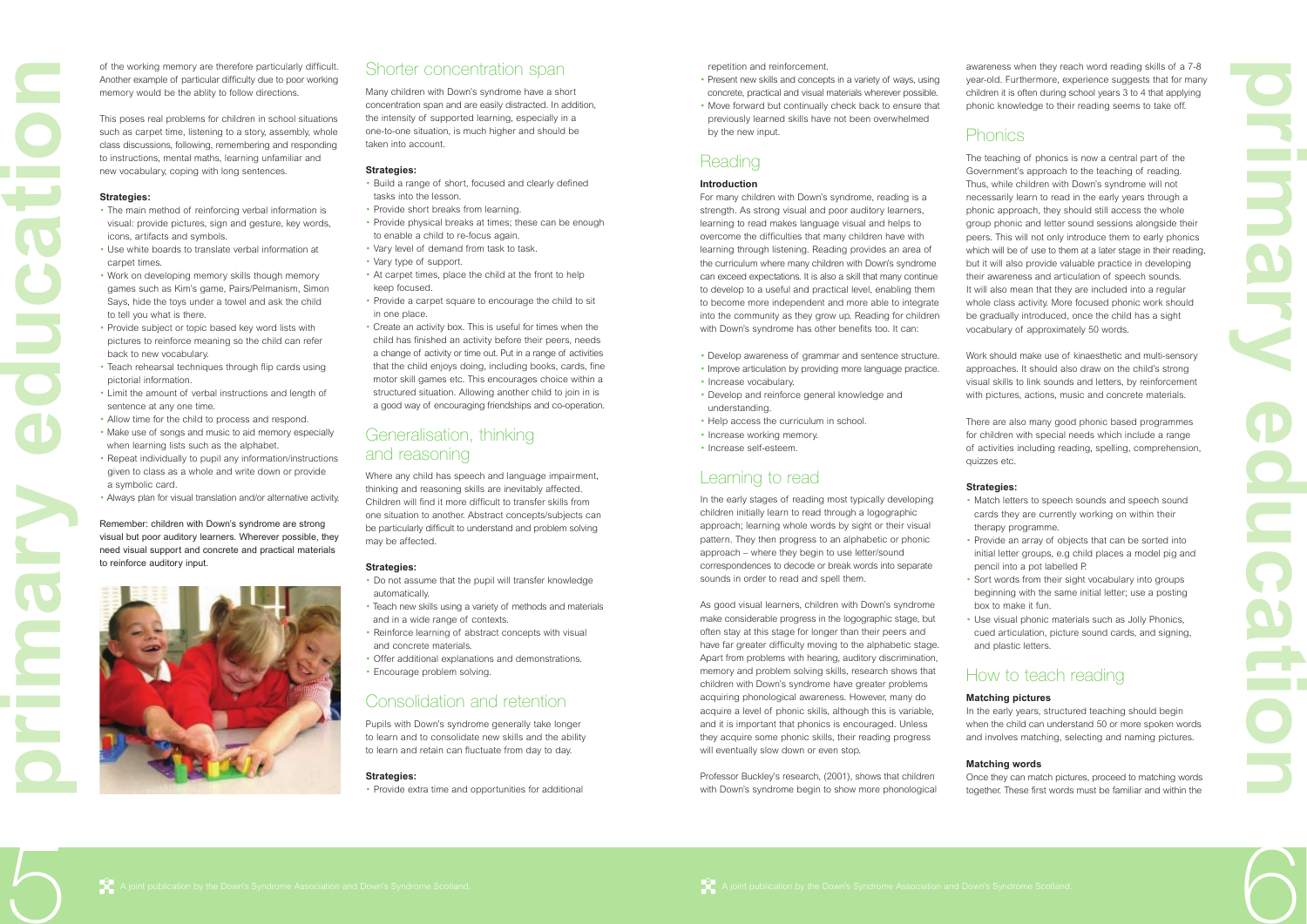

to address weaknesses in spelling, as many children with Down's syndrome will be spelling words from visual memory. However, in order to develop and expand their reading skills, they will need to learn some phonic skills. Teaching spelling through multi-sensory methods is best.

#### **Strategies:**

- Teach words that are within their understanding these may NOT be the general class spellings.
- Teach words aimed to promote speech and language development.
- Teach words required for specific subjects.
- Use multi-sensory methods, e.g. look-say-cover-write-check, flash cards, finger tracing/spelling, plastic letters, Stile.
- Reinforce meanings of abstract words with pictures and symbols.
- Colour code similar letter groups/patterns within words.
- Provide a word bank with pictures to reinforce meaning
- and arranged alphabetically.
- Teach initial letter sounds graduating to simple blends and CVC words.
- Explore spelling activities on the computer.
- Teach simple basic word families.

### **Numeracy**

Generally, pupils with Down's syndrome encounter significant difficulty acquiring mathematical concepts. However, their developmental stages and acquisition of mathematical concepts, although a great deal slower, appear to be similar to those of their typically developing peers and competence is linked to their general level of knowledge and understanding and language development.

exercise books for the group or setting the table for a given number of people, is therefore vital. These real situations will provide opportunities to:

Difficulties processing language together with short-term memory deficit will impact on the development of number skills as many activities involve memorising sequences and retaining numbers for further processing and calculation.

Pupils with Down's syndrome also generally encounter difficulty associating practical mathematics experiences with written mathematics formats. This happens more slowly and pupils require a variety of experiences and carefully directed teaching. Worksheets with pictorial representations are semi abstract and purely symbolic. If introduced too early, they may confuse the delicate links being formed between existing concepts, language and formal written number problems.

Children with Down's syndrome therefore need to use concrete materials throughout all development stages from early years to higher-level mathematics. These allow the pupils to visualise numerical concepts by making them much more real, overcoming difficulties with abstractions. Relating activities to real situations with real, everyday objects, such as counting and giving out pencils and

- 
- 

• Consolidate counting.

- Choose 2-4 words which are familiar and important to the child, e.g. family names.
- Make two sets of identical flash cards for the words.
- Ask the child to match the flashcards together in a Lotto game.
- Use the 3-stage Match, Select, Name process:
	- 1. Child matches words together.
	- 2. Child selects words on request i.e. out of the words displayed, you say "Give me Mummy". The child selects the correct word, (Mummy) and gives it to you.
	- 3. Child names the words i.e. out of the 2 or 4 words displayed, you say "What does this word say?" The child says or signs the word.
- Introduce new words gradually, continuing to use the match, select, name method when appropriate and for reinforcement.
- Aim for words with personal meaning for the child and ensure these include verbs and adjectives, as well as the 45 reception words, then progress to Year 1 and 2 words.
- With the words you are using, aim to build short phrases (two words together then three words together).
- Make individual books, My family book, or I like book, based on child's experience and include photographs. E.g. make an action book using photographs of the family members doing things: Mummy sleeping, Daddy eating, Danny swimming etc.
- Make Velcroed flashcards and strips or sentence holders.
- Ask the child to sequence a sentence with Velcro words. Many children will initially need to sequence a sentence to match a picture. They can then copy the sentence into their book if able.
- Make sure you include the small connecting words: they are particularly difficult to acquire but critical to the development of effective reading and language learning.
- Link reading to the child's comprehension of spoken language and use it to develop grammar and syntax.
- To assess understanding, ask the child to choose the words to match to a picture.
- Introduce commercial reading books alongside, which contain meaningful vocabulary in simple, short phrases and have simple, clear illustrations. Books should be selected that reflect real life experiences familiar to the child rather than fantasy. Selected that renect real life experiences ramiliar to the<br>
child rather than fantasy.<br>
There are many well-structured reading schemes which As with readin

- Develop one-to-one correspondence.
- Understand that anything can be counted.
- Understand that there is a purpose to counting.

It is essential to provide a mathematics curriculum that will provide pupils with a basic knowledge and understanding of number in order to function effectively in daily living.

#### **Strategies:**

• Teach mathematics vocabulary.

• Teach life-skills maths: money, time, measurement, etc. • Teach through a strong visual approach and use concrete and practical materials to overcome problems with language, abstract concepts and problem solving skills. e.g. Numicon.

• Use real objects when possible e.g. money and clocks, to compensate for difficulties with transference and generalisation.

• Teach in very small steps and incorporate plenty of opportunities for reinforcement and consolidation. • Use a range of materials and activities to teach the same concepts and objectives.

### Structure and routine

Many children with Down's syndrome thrive on routine, structure and clearly focused activities. Ensuring they are clear as to what is expected of them during every stage of their day in school will, therefore, help them adapt to each situation quicker. Establishing even small routines for situations which other children take for granted will help.

Unstructured and informal situations are often more difficult for children with Down's syndrome, and they can be easily thrown by any change. They may need more preparation and may take longer to adapt to changes in the classroom and to any transition including, for some pupils, changes from one lesson to the next.

#### **Strategies:**

• Teach timetable, routines and school rules explicitly, allowing time and opportunities to learn them.

• Provide visual timetables: use photographs, symbols, pictures, the printed word depending on whatever is most appropriate for the child.

• Show them the same place to sit for carpet time and assemblies, perhaps through means of a carpet square. • Ensure child is always aware of the next activity and provide visual reinforcement even if you think they understand: short-term memory difficulties can easily

**p r i a ry e d u c a t ion**

7

child's understanding. These will mainly be nouns (initially family names) followed by verbs. Many of the school frequent word lists (e.g. the 45 Reception and Year 1 words) will have little meaning for the young child with Down's syndrome, especially if used in isolation, due to delayed speech and language and smaller vocabularies. As the child's own personal sight vocabulary of familiar and meaningful words develops, the more abstract words from the word lists can gradually and carefully be introduced.

have proved particularly successful for children with Down's syndrome, although it can be helpful to make extension activities and personalised books to reinforce some of the words used. As a general rule, the introduction of symbols such as Rebus to aid reading should not be necessary. However, symbols can be effective in teaching older children more abstract concepts such as time, or in framing "what, "who, "where" and "why" questions.

### Writing skills

Producing any form of written work is a highly complex task. Difficulties in short term memory, speech and language, fine motor skills and the organising and sequencing of information make a considerable impact on the acquisition and development of writing skills for many pupils with Down's syndrome.

#### **Particular areas of difficulty:**

- The physical aspects of letter formation see Fine motor.
- Sequencing words into correct sentence formation.
- Sequencing events/information into the correct order.
- Remembering and organising thoughts and relevant information on to paper.

#### **Strategies:**

- Investigate additional resources to aid writing as a physical process – different types of writing implements, pencil grips, larger bolder lines, boxes on page to encourage consistent size of letters, lined paper/squared paper, writing board.
- Provide visual support: e.g. flash cards, keywords, picture cues and picture sequences, sentence cues, Breakthrough to Literacy type strategies.
- Provide alternative methods of recording:
	- 1. Scribe.
	- 2. Underline or ring correct answer.
	- 3. Close procedure.
	- 4. Cut and paste using pictures.
	- 5. Cut and paste sentence card sequences with or without pictures.
	- 6. Use of computer with specialist software, e.g. whole word computer programmes such as Clicker, which can also provide symbolic representation, Boardmaker, Communicate through Print.
- Ensure that pupils are only asked to write about topics from their experience and understanding.
- If copying from board, select and highlight a shorter version for the pupil to copy, focusing on what is essential for that pupil or provide a separate shorter piece of text on paper from which they can copy.
- Encourage the use of cursive script to aid fluency.

As with reading, it is unwise to rely exclusively on phonics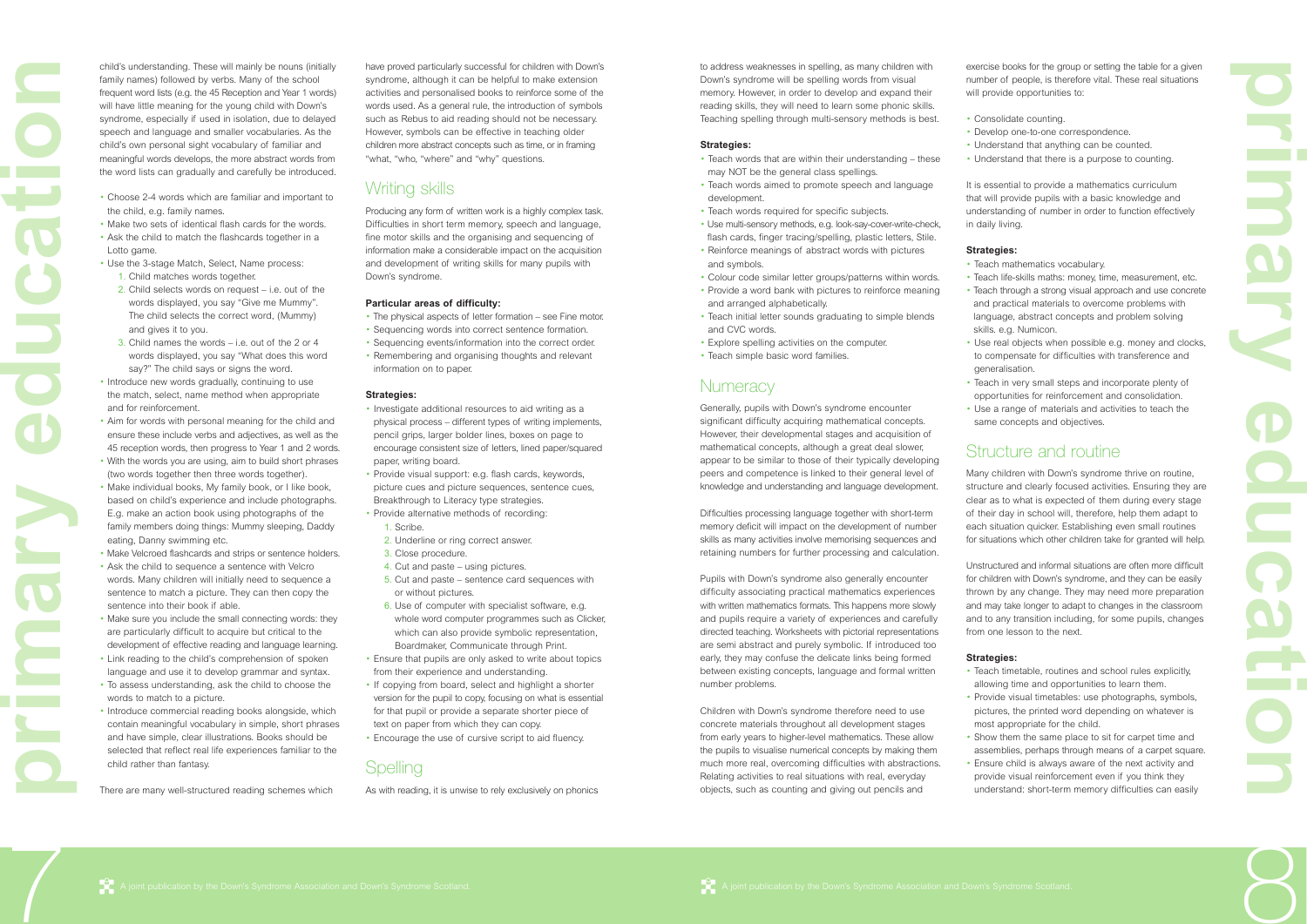of inappropriate behaviour are the increasing cognitive demands facing the child with Down's syndrome and it is important that the curriculum and level of expectations are appropriate and well matched.

#### **Strategies:**

- Ensure the pupil understands what is expected of them.
- Ensure the rules are clear make them visual symbols, pictures, keywords.
- Ensure all staff know that the child with Down's syndrome must be disciplined at all times along with their peers and are aware of the strategies to be used.
- Use short, clear instructions and clear body language for reinforcement: overlong explanations and excessively complex reasoning are not appropriate.
- Distinguish the "can't do" from the "won't do".
- Investigate any inappropriate behaviour, asking yourself why the child is acting so. For example:
	- **-** Is the task too hard or too easy?
	- **-** Is the task too long?
	- **-** Is the work suitably differentiated?
	- **-** Are the instructions clear?
- Encourage positive behaviour by developing good behaviour prompt pictures. For example, showing a photo of themselves or others tidying up nicely can be enough to encourage them to do so.
- Reinforce the desired behaviour immediately with visual, oral or tangible rewards.
- Ignore attention-seeking behaviour within reasonable limits: it is aimed to distract. Try a time out chair with an egg timer.
- Develop a range of strategies to deal with avoidance behaviours: some will work with some children but not with others.
- Ensure that the TA is not the only adult having to deal with the behaviour. The class teacher has ultimate responsibility.
- Ensure the child is working with peers who are acting as good role models.
- Establish good liaison with parents and discuss behavioural strategies jointly.
- Distract rather than confront use humour, have a physical break.

It is important that the TA is seen as belonging to the whole class, giving help to all children in need of it, and not seen as only belonging to the child with Down's syndrome.

#### For further information see DSA Behaviour Information Sheet





Most children with Down's syndrome in mainstream schools will need some level of additional support. This is commonly provided through a Teaching Assistant (TA). However, the type of support the child receives can have a tremendous impact on the effectiveness of the inclusion and it is important that the role of the TA is carefully established. The following are useful guidelines when considering this role:

### **In terms of the child:**

- To increase access to the curriculum and develop learning. • To ensure the child learns new skills.
- 
- 

### **Support**

- To help develop independence.
- To help develop social skills, friendships and
- age-appropriate behaviour.

### **In terms of the teacher:**

- To help differentiate or further modify lessons and activities planned by the teacher.
- To provide feedback to the teacher.
- To provide opportunities for the teacher to work with the child with Down's syndrome either individually or in a group, by exchanging roles.

In this way, other children in the class can benefit from extra help and care too. The teacher must not abdicate responsibility for the child with Down's syndrome to the TA.

#### **One-to-one and withdrawal**

Support should primarily consist of the TA supporting the child within a small group, with a partner or one-to-one within the whole class session. Although there will be times when some one-to-one withdrawn support is needed, this should be given only when absolutely necessary, when there is a focused and timed objective and/or when a distraction free setting is essential

#### **Too much one-to-one support can restrict opportunities to:**

- Benefit from the stimulation and models provided by the peer group.
- Learn to work co-operatively.
- Learn how to work independently.
- Develop social relationships with their peers.

### **How many TAs?**

Generally speaking, it is not advisable to have one TA to support a child. This can create over-familiarity and over-dependency on one adult, preventing children from learning to work with a range of adults and experiencing

**p r i a ry e d u c a t ion**

9

affect understanding especially at busy transfer times.

There are no behaviour problems unique to children with Down's syndrome. However, much of their behaviour will be related to their level of development. So, when problems occur, they are generally similar to those seen in typically developing children of a younger age. In addition, children with Down's syndrome have to cope with more difficulties than many of their peers. Much of what they are expected to do in their everyday lives will have been much harder to accomplish due to problems with their speech and language, auditory working memory, motor co-ordination, shorter concentration span and learning difficulties. The thresholds that trigger problem behaviours may therefore be lower than in their typically developing peers, i.e. they are likely to feel anxious or insecure and become frustrated more easily. Therefore, a child's having Down's syndrome does not lead inevitably to behavioural problems; but the nature of their learning difficulty makes them more vulnerable to the development of such problems.

- Stick to routine as much as possible.
- Prepare child beforehand for any transition or change, no matter how minor it is, if they become thrown by these:
	- **-** Give verbal warning in advance together with pictures, symbol etc.
	- **-** Provide egg timer so they understand exactly when their current activity will finish and when they need to start to prepare for a change.
	- **-** Inform parents when necessary.

### Social inclusion

As for all children, it is much harder to make progress in cognitive areas until able to respond and interact with others in an appropriate way. One of the main aims for any child with Down's syndrome entering mainstream school is social inclusion and all children with Down's syndrome will benefit from mixing with typically developing peers. They are often very keen to do the same as their peers and generally look to them as role models for appropriate behaviour. Mixing with other children who set normal expectations for age-appropriate behaviour and achievement is extremely important for children with Down's syndrome who can find their world more confusing and are less emotionally and socially mature. Many often need additional help and support in learning the rules for normal and appropriate social behaviour. They do not learn well from incidental learning and will not pick up conventions as intuitively as their peers. The focus of additional help and support in the early years should, therefore, be on learning the rules for normal and appropriate social behaviour.

Many young children with Down's syndrome may need additional help learning to interact appropriately with other children during break and playtimes.

Speech and language delay can make it more difficult for them to ask to join in or understand the rules of the game. Some children can be over-enthusiastic and over-physical as a result, as they try to compensate for their difficulties in communicating verbally. However, any additional adult support given can act as a barrier to other children and should be used sensitively and carefully.

#### **Early Aims:**

- Becoming aware of the major routines of the day.
- Learning to participate and respond appropriately.
- Responding to verbal requests and instructions.
- Learning to take turns, share and give and take. • Learning to line up.
- Learning to sit at carpet time and assembly.
- Learning appropriate patterns of behaviour. • Learning the class and school rules, both formal
- and informal. • Working independently.
- Working co-operatively.
- Developing friendships.
- Developing self-help and practical skills.
- Caring for others.

#### **Strategies to develop social inclusion:**

- Encourage co-operative learning by working with a partner or in small group.
- Do not always put the child with less able or less well-motivated pupils. Pupils with Down's syndrome can benefit from working with more able children if their work is suitably differentiated.
- Consider setting up friendship rotas or a buddy system.
- Use peer support instead of adult support whenever possible.
- Provide structured play sessions led by a TA in the playground.
- Encourage participation in lunchtime or after school clubs.
- Encourage independence skills and responsibility e.g. handing out books, taking messages.
- Encourage self-esteem and self-confidence.

### Behaviour

A particular aspect of problem behaviour is the use of avoidance strategies such as hiding under the table, refusing to line up etc. Many pupils with Down's syndrome tend to adopt such strategies, which undermine the progress of their learning. Many pupils tend to use attention-seeking behaviours to avoid tasks.

It is important to remain alive to the possibility of avoidance, to separate immature behaviour from deliberately bad behaviour, and to ensure that the child's developmental, not chronological age is taken into account, together with their level of oral understanding. Often at the child's development and informal.<br>
• Working independently. with their level of oral understanding. Often at the root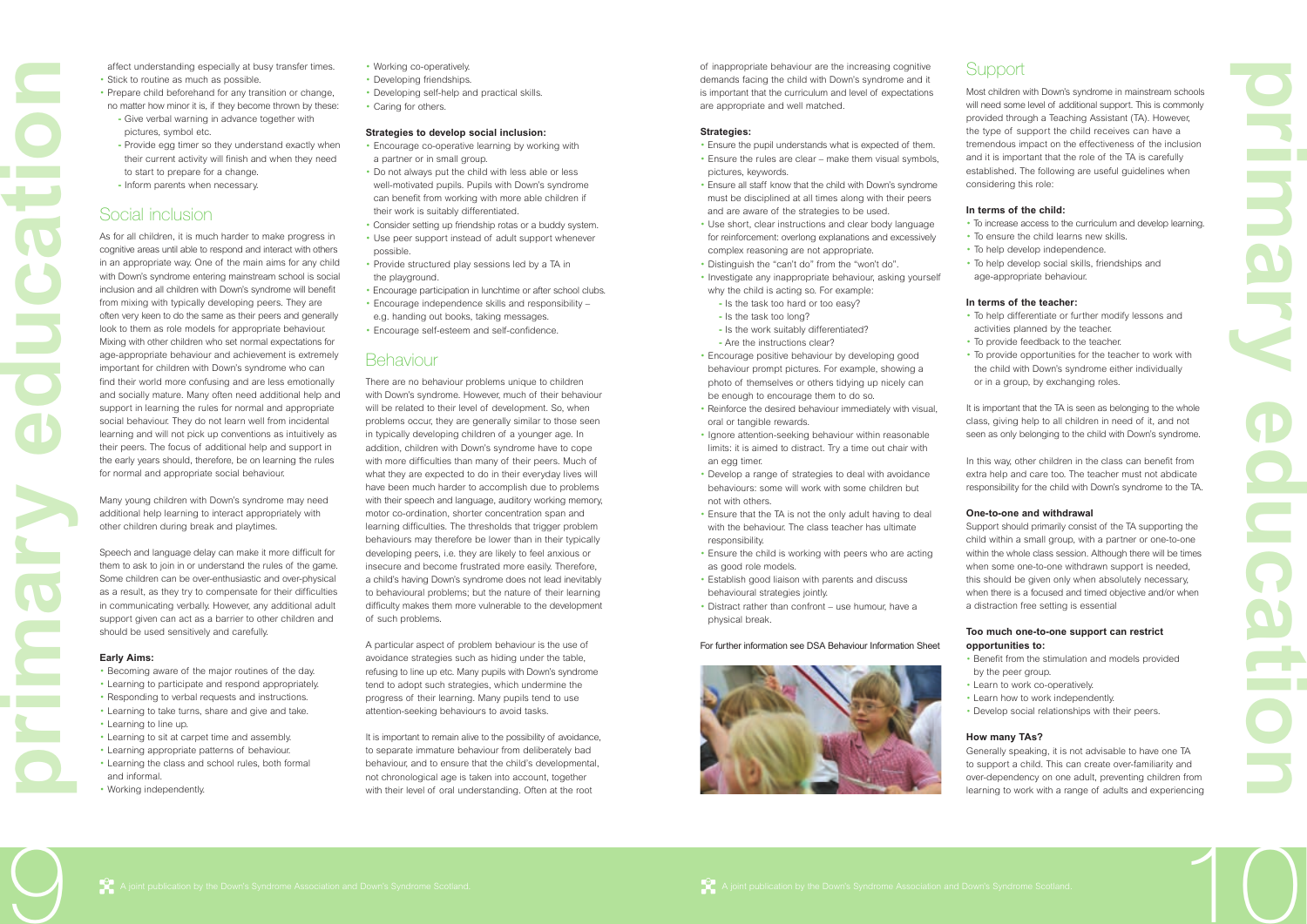and at programmes of study from earlier key stages guidance and ideas.

- Check content relates to previously acquired knowledge and skills.
- Try to reflect points from the pupil's IEP.
- Ensure pupils' personal skills such as independence and co-operation with peers can be developed.

#### **Approach & context**

- Ensure learning objectives are broken down into small steps.
- Ensure they are clearly focused and short.
- Use familiar and meaningful material.
- Build in additional repetition and reinforcement. • Choose appropriate context: whole class, small group, partner, one-one.
- Choose appropriate level of support: TA, peer support, class teacher.
- Consider learning outcomes at the same time as planning activities and tasks.

#### **Presentation**

- Remember: pupils learn best through a multi-sensory approach: seeing, copying, doing, feeling.
- Remember: many pupils benefit from more repetition and a wider range of explanation within a variety of contexts than their typically developing peers.
- Present all work visually: print, adapted worksheets, flash cards, sentence/sequencing cards, diagrams, pictures, icons, symbols.
- Ensure oral instructions are reinforced visually as a reminder to stay on task.
- Use concrete and practical materials whenever possible.
- Demonstrate activities wherever possible.
- Use simple and familiar language.
- Keep instructions short and concise.
- Reinforce instructions with diagrams/signs.
- Focus on Key words: teach carefully and ensure meanings are understood.
- Reinforce key words and subject specific vocabulary visually, with symbol, icon, and diagram.
- Be prepared to use specific/additional resources.
- Decide who will find/prepare additional resources.

In order to check where children are in their learning, how they have progressed and help plan future steps, it is vital that progress and performance are assessed. Pupils working below national curriculum level one need to be assessed using the P scales. The P scales are assessment criteria for progress below level one in the national curriculum programmes of study and are designed for pupils aged from 5 to 16. They are to be used in the same way as the national curriculum levels and are best-fit level indicators.

#### **Response and Assessment**

Although many parents will come into schools regularly, a home-school communication book is ideal as a way of communicating daily news. This is invaluable where the child's own speech and language skills are not developed sufficiently for them to convey their news clearly. Providing a simple picture, or drawing, will serve as a prompt for the child to remember something they did that day in school and can help them talk about it at home. E.g. photocopy of their writing or drawing, or a simple drawing of Elmer the elephant will serve as a reminder of the Elmer story they had at the end of the day. The home schoolbook should not be used as a means of just conveying negative news.

- Ensure that pupils' methods of response are realistic and appropriate.
- Provide alternative means of recording: pictures, symbols, flash cards, etc.
- Look at level descriptors below the standard range for the key stage.
- To enable writing, provide the words within pupils' sight vocabulary, including key words.
- Decide how progress will be monitored and recorded so that small advances are not missed. At the same time, do not assume that any advance will be permanent:

children with Down's syndrome need regular over-learning to fix a development.

• Review, evaluate, and amend.

Due to poor auditory memory and speech & language difficulties, pupils with Down's syndrome have major difficulties learning from teaching which uses only the spoken word. However, they learn well through teaching which makes use of visual or multi-sensory approaches. This includes the written word: reading often being a strength.

#### **Assessment**

Many pupils with Down's syndrome, as with other pupils with SEN, do not cope well with a number of common classroom practices: whole class teaching, learning through Many pupils with Down's syndrome, as with other pupils **Content Content Content Propriate** Learning objectives.<br>
with SEN, do not cope well with a number of common i.e. appropriate learning objectives.<br>
classroom practices P scales are available for all national curriculum subjects and Religious Education from P1 to P8. The performance descriptors for P1 to P3 are identical across all subjects because they outline the types and range of general performance that pupils with learning difficulties who are not working at levels P4 to P8 might characteristically demonstrate.

From September 2007 schools have had to record and report data on the performance of pupils working below level one against the P scales in the core subjects of English, mathematics and science.

The P scales descriptions and more information can be found on the QCA website at www.qca.org.uk/8798.html.

### Communication with parents/carers

**p r i a ry e d u c a t ion**

11

different strategies, approaches and experiences. In addition, this situation can be very intense for both the child and the TA.

Consider having two TAs instead of one, perhaps splitting the time between a.m. and p.m. This can also mean if one TA is absent, the other may be able to cover.

### Planning support

Class teachers and TAs need to meet regularly to liaise, plan, feedback and monitor progress. A communication book to record progress, ideas, notes and feedback is often invaluable, especially where more than one TA is involved with the child.

#### **When planning support, it is vital to decide:**

- Who will differentiate the work and how?
- Who is to find or make additional resources?
- When this is to happen and how often?

The class teacher is ultimately responsible for differentiating activities and the class plans should ideally include ideas for the child with Down's syndrome who may be working at a different level to their peers. However if given cooperation, guidance and appropriate planning time, many TAs can adapt or differentiate activities and lessons themselves to a further level, as they have critical knowledge about the capabilities, strengths and weaknesses of the child they support. Schools will need to decide the approach which works best for them, as well as taking into account their provision mapping.

#### **Strategies:**

Decide when the child should work:

- In whole class activities.
- In groups or with partners in class.
- In groups or with partners in withdrawal area.
- As an individual independently or one-to-one.

And when the child is to be:

- Unsupported.
- Supported by peers.
- Supported by the TA.
- Supported by the class teacher.

Prepare an Individual Education Plan (IEP) to target specific areas, needing special attention. Provide a clear visual timetable to help the child understand the structure of their day.

### Classroom practice

listening, and follow-up work based on the completion of unmodified text activities or worksheets. Therefore, teachers may need to look at their classroom practice and the whole learning environment of the class, so that activities, materials and pupil groupings are all taken into account. For some purposes, ability will be less important than pupils' learning styles. It is important, for example, to utilise the motivation and opportunity to learn from good role models that arise when grouping children with Down's syndrome with their typically developing peers.

# The curriculum

Being able to access the curriculum is vital for all children, increasing their knowledge and developing new skills. In order to ensure that pupils with Down's syndrome can access the curriculum, many activities and objectives will need to be modified and adapted to the pupil's level of understanding and development. Although this may mean that the pupil with Down's syndrome may be working at a very different level from their peers, it does not mean that the subject, topic or objective is different. In some cases this may need differentiation to a very basic level with a tight focus on one particular key word or concept. In others, it may simply mean providing additional support and explanations or enlarging/adapting materials for more simplicity and clarity.

Taking into account their strengths and weaknesses is important in order to personalise their learning as appropriately and effectively as possible As they are strong visual learners, activities, ideas and concepts should be differentiated and reinforced visually, using concrete materials or artifacts and related to meaningful experiences when possible. Language will often need to be simplified and subject specific vocabulary clarified. In many instances, mapping back through the curriculum to access programmes of study and level descriptors from earlier key stages will be necessary. Alternative methods of recording work will need to be considered to compensate for delayed writing skills and difficulties with sentence construction and word retrieval. Sequencing pictures and/or words or sentences and pasting into their books, offering cloze procedure and using computer programmes such as Clicker are ideal.

With forward planning and liaison between class teachers and TAs, this breadth of differentiation can be achieved successfully in almost all cases.

#### **Strategies for Differentiation**

Think: Visual Basic Reinforce

#### **Content**

- Decide upon the main focus you wish the pupil to learn,
- Look at level descriptors below the standard key stage